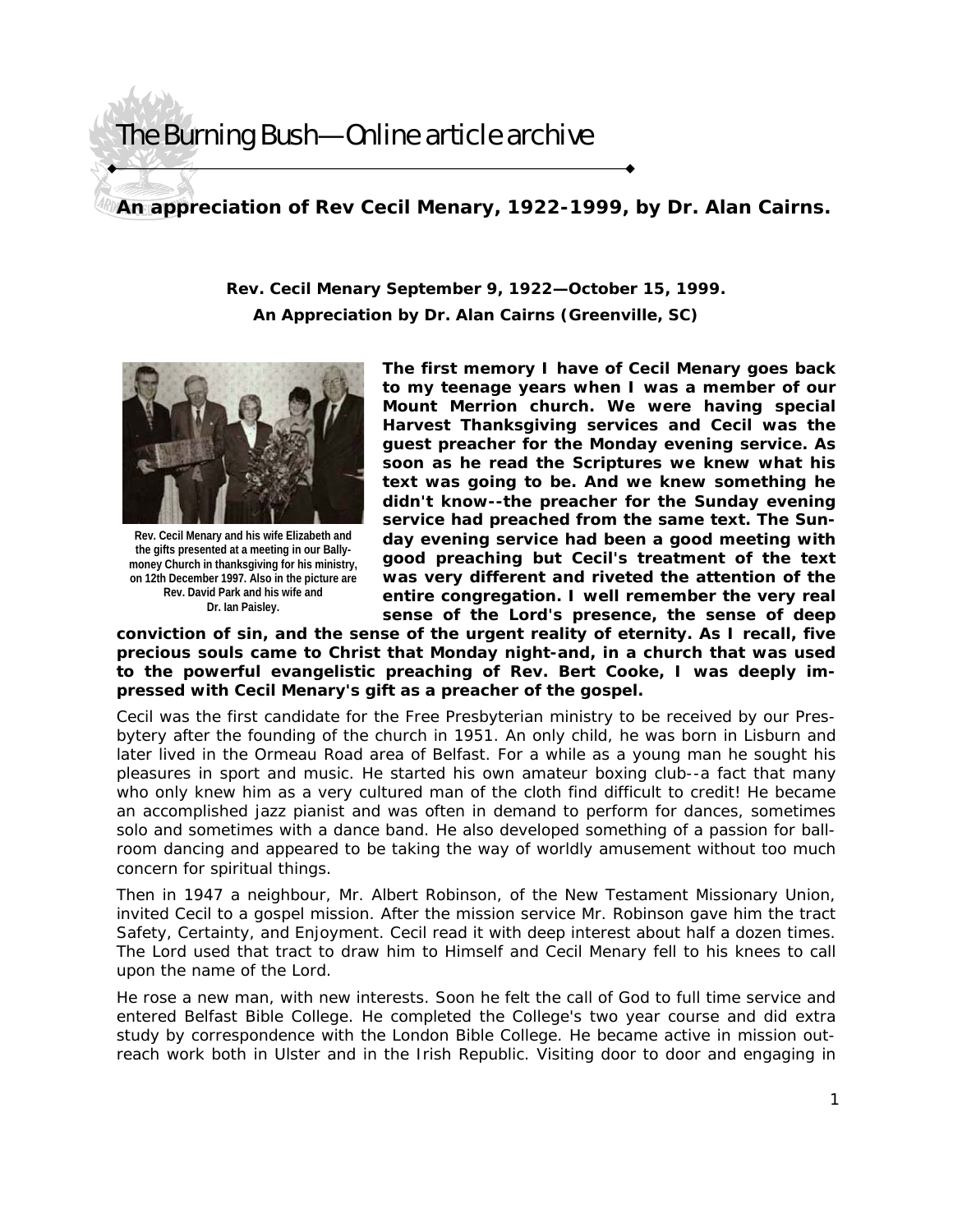## The Burning Bush—Online article archive

tent preaching were two of the ways in which Cecil sought to serve the Lord and reach souls for Christ. Free Presbyterian Church At that time he was a member of Berry Street Presbyterian Church, whose minister was the nationally known evangelical leader, Rev. Ivor Lewis. Ivor Lewis was a good friend of the young Ian Paisley and so when Mr. Paisley needed a young man to help in the newly formed and fast developing witness of the Free Presbyterian Church Mr. Lewis recommended Cecil Menary to him. They met and Cecil decided that this was the Lord's leading for him and so became the first student accepted to train as a minister in the Free Church.

Initially he was supposed to go to Mount Merrion, a Belfast suburb, to pioneer a new congregation. However, when the scheduled preacher for Cabra (now Ballymoney) suffered an accident Cecil had to stand in for him. As soon as the Cabra people heard him preach they asked the Presbytery to place him as their student minister. The Presbytery agreed-indeed they placed him in charge of the congregation in Rasharkin as well. He continued this dual pastorship from August 1951 until November 1952 when he chose to be pastor of Rasharkin, leaving the newest recruit, John Wylie, to become student minister in Cabra.

Cecil remained in Rasharkin for over eleven years and then moved on to pastor the church in Crossgar. In 1964 he married Elizabeth McAuley, daughter of Mr. and Mrs. Sandy McAuley whose vision and stand were largely instrumental in the establishment of the Cabra church. Throughout the following 35 years of married life Cecil enjoyed the unfailing support of a wife who gave unselfishly of herself in every aspect of the work in which her husband was involved. Cecil's ministry in Crossgar lasted over 25 years, until his retirement in 1987. Though primarily a pastor, he was involved in many other aspects of the work. For more than 15 years he served as Clerk of Presbytery and later as a member of the Mission Board. He also became a member of the teaching staff of the Whitefield College of the Bible, where he taught Bible Survey. As the editor of our young people's magazine Truth for Youth I invited Cecil to become a regular columnist. His Between You and Me column was usually the first thing most readers turned to. He had a keen wit, a dry sense of humour, and a very winning way of writing his homespun philosophy of Christian life and godliness. Older Ulster readers may remember the name of Matt Mulcaghey the famed columnist for the Tyrone Constitution. Cecil knew Matt, and I believe was distantly related to him. Certainly he wrote in the same easy, down to earth way that attracted young people to his message. He also displayed his interest in young people by his involvement in a summer youth camp. For a number of years he went with a large group of young people from many Free Churches to the Isle of Man. For some years he led the Bible studies and later served as organizer and director of the camp.

In the mid-1970s I asked Cecil to try a radio version of his popular magazine column in our international radio ministry, Let the Bible Speak . He did so with great effectiveness and his weekly contributions were a source of encouragement to me in trying to keep that ministry fresh and interesting.

Through all those years Cecil's preaching ministry was confined to the British Isles. He loved to travel, and was a keen outdoors man--he liked to golf, to walk, and especially to camp. He made only one stipulation about where he travelled: he had to go by road or by sea. He refused to travel by air. However, that all changed in 1979 when the Presbytery asked him to go to Philadelphia, Pennsylvania, to minister in the infant church there. He